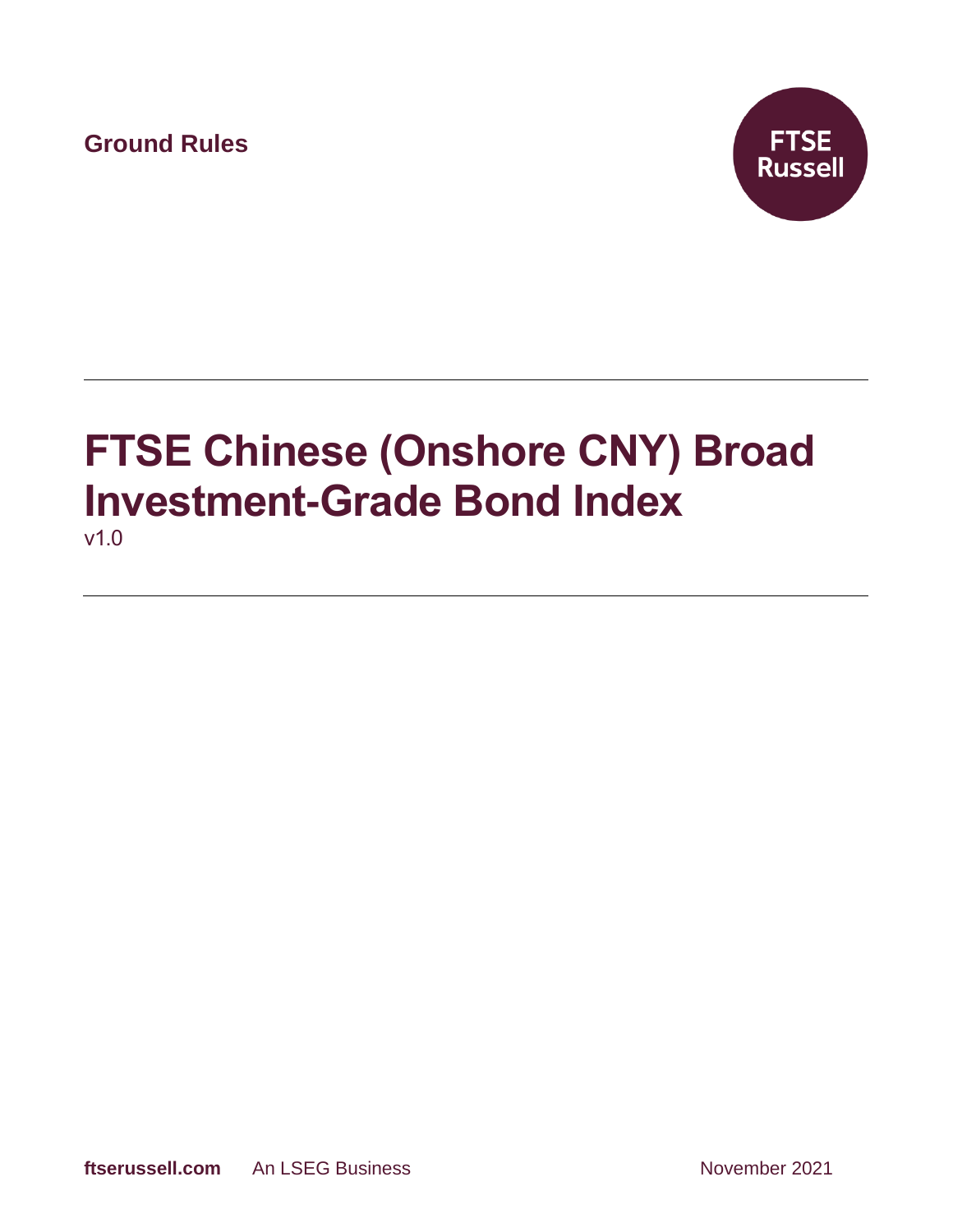## **Ground Rules**



### **Contents**

| 2.0 |  |  |
|-----|--|--|
|     |  |  |
|     |  |  |
|     |  |  |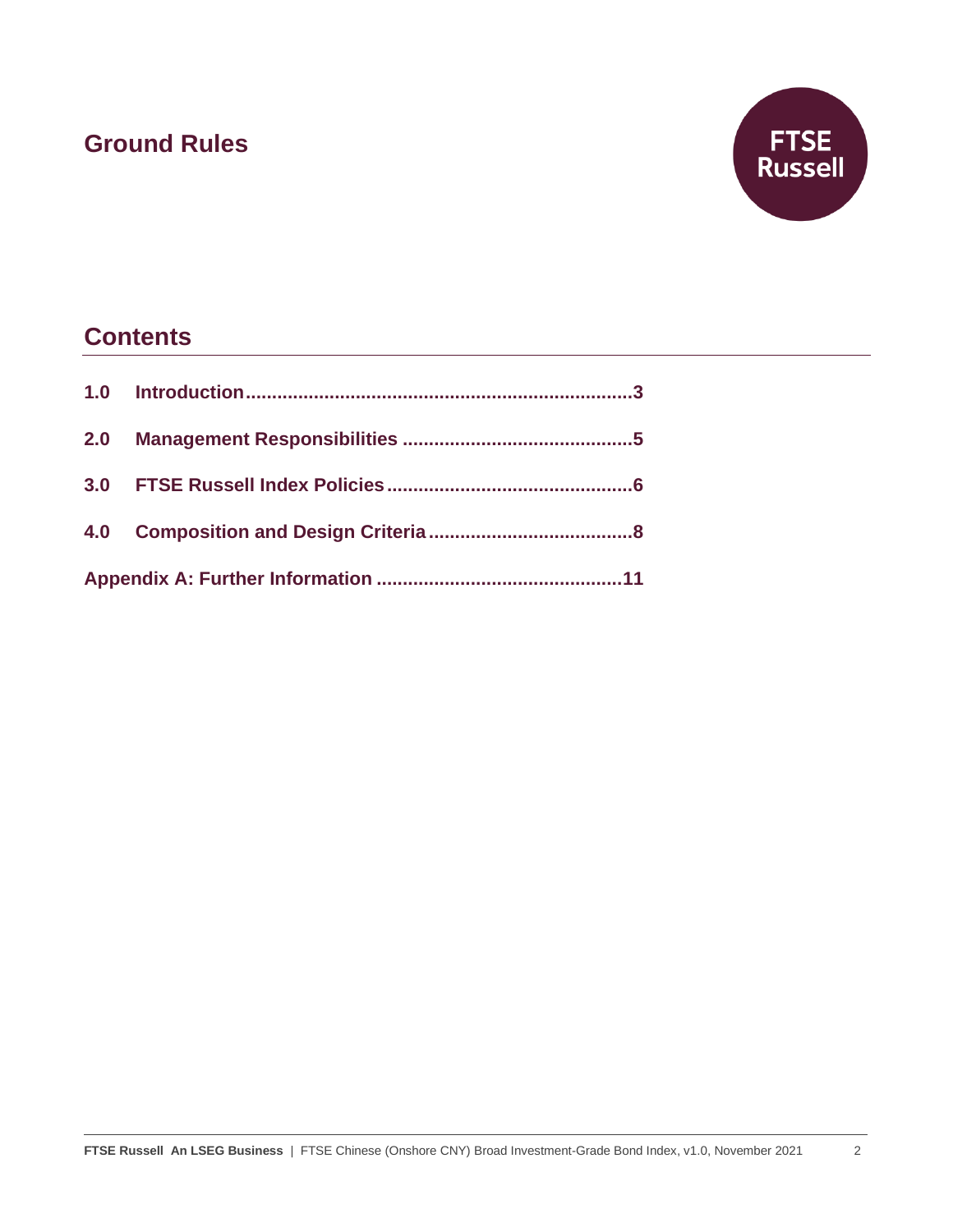

## Section 1

# **Introduction**

### **1.0 Introduction**

#### 1.1 **FTSE Chinese (Onshore CNY) Broad Investment-Grade Bond Index**

 $1.1.1$ This document sets out the Ground Rules for the construction and management of the FTSE Chinese (Onshore CNY) Broad Investment-Grade Bond Index. Copies of these Ground Rules are available from FTSE International Limited (FTSE) – [www.ftserussell.com](http://www.ftserussell.com/)

The FTSE Chinese (Onshore CNY) Broad Investment-Grade Bond Index (CNYBIG) measures the performance of onshore Chinese yuan-denominated investment-grade bonds issued in the mainland China. The CNYBIG includes bonds issued by Chinese government, policy bank, regional and other governments, agencies, and corporations.

 $1.1.2$ The FTSE Chinese (Onshore CNY) Broad Investment-Grade Bond Index does not take account of ESG factors in its design.

#### 1.2 **FTSE Russell**

FTSE Russell is a trading name of FTSE International Limited, Frank Russell Company, FTSE Global Debt Capital Markets Limited (and its subsidiaries FTSE Global Debt Capital Markets Inc. and FTSE Fixed Income Europe Limited), FTSE Fixed Income LLC, The Yield Book Inc. and Beyond Ratings

- $1.2.1$ FTSE Russell hereby notifies users of the index that it is possible that factors, including external factors beyond the control of FTSE Russell, may necessitate changes to, or the cessation, of the index and therefore, any financial contracts or other financial instruments that reference the index or investment funds which use the index to measure their performance should be able to withstand, or otherwise address the possibility of changes to, or cessation of, the index.
- 1.2.2 Index users who choose to follow this index or to buy products that claim to follow this index should assess the merits of the index's rules-based methodology and take independent investment advice before investing their own or client funds. No liability whether as a result of negligence or otherwise is accepted by FTSE Russell or any members of the FTSE Russell Policy Advisory Board or FTSE Russell Asia Pacific Regional Equity Advisory Committee (or any person concerned with the preparation or publication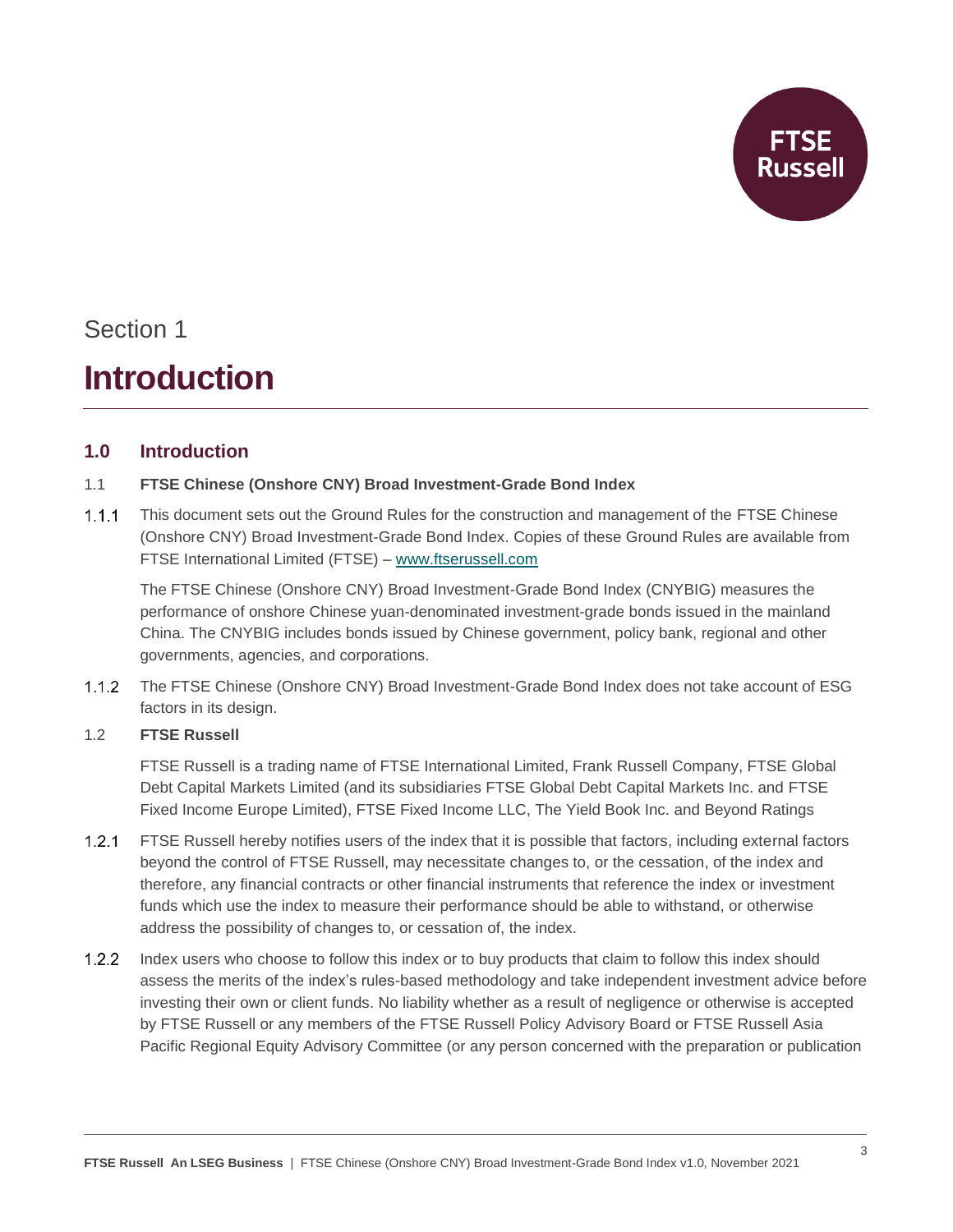of these Ground Rules) for any losses, damages, claims and expenses suffered by any person as a result of:

- any reliance on these Ground Rules, and/or
- any errors or inaccuracies in these Ground Rules, and/or
- any non-application or misapplication of the policies or procedures described in these Ground Rules, and/or
- any errors or inaccuracies in the compilation of the Index or any constituent data.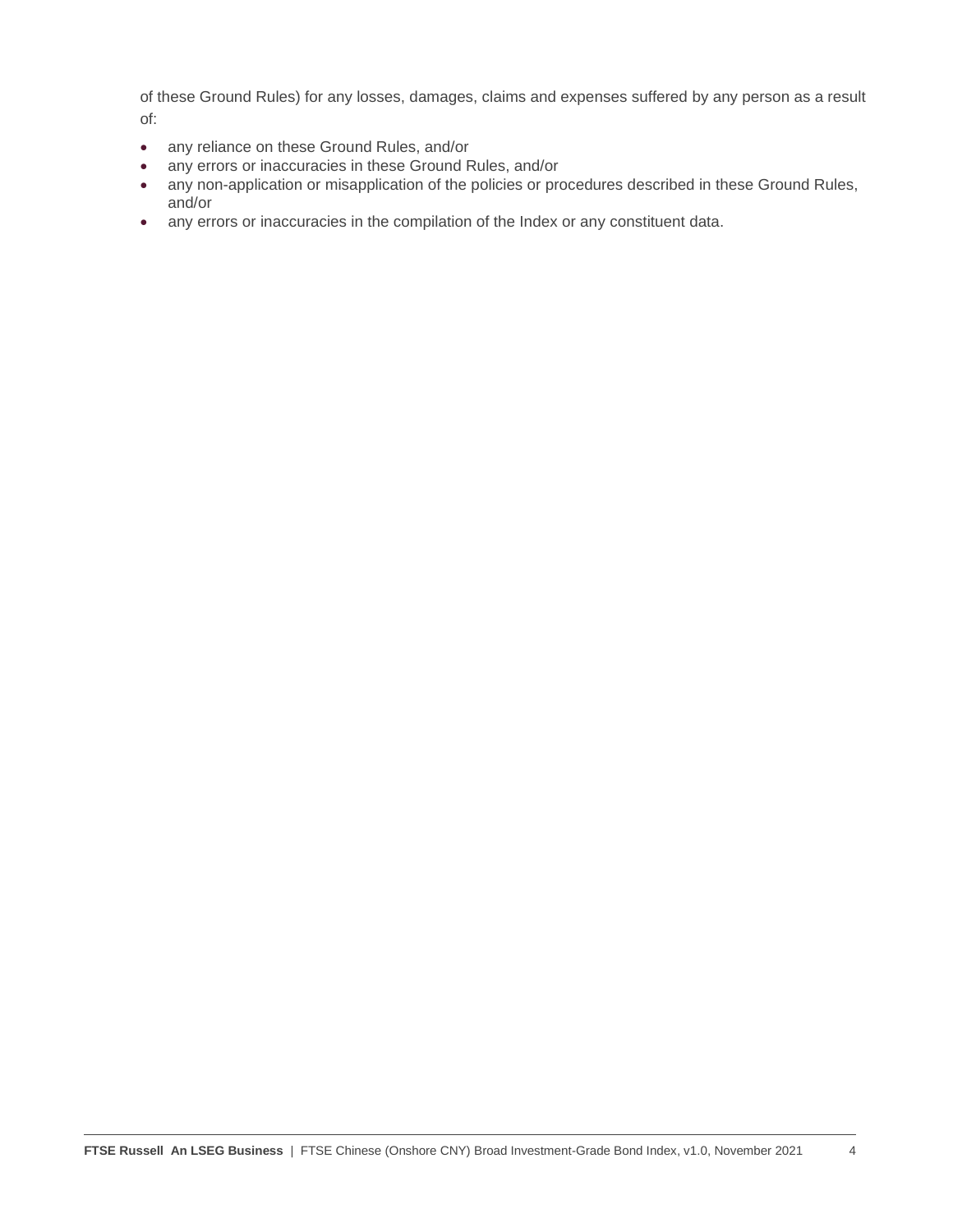

## Section 2

# **Management Responsibilities**

### **2.0 Management Responsibilities**

#### 2.1 **FTSE Fixed Income LLC (FTSE)**

- $2.1.1$ FTSE is the benchmark administrator of the index series.<sup>1</sup>
- FTSE is responsible for the daily calculation, production and operation of the index series and will:
	- maintain records of all the constituents;
	- be responsible for the addition and deletion of bonds and changes of nominal amounts, in accordance with the Ground Rules.
	- disseminate the indices.

#### 2.2 **Amendments to these Ground Rules**

- $2.2.1$ These Ground Rules shall be subject to regular review (at least once a year) by FTSE Russell to ensure that they best reflect the aim of the index series. Any proposals for significant amendments to these Ground Rules will be subject to consultation with FTSE Russell advisory committees and other stakeholders if appropriate. The feedback from these consultations will be considered by the FTSE Russell Index Governance Board before approval is granted.
- As provided for in the Statement of Principles for FTSE Russell Fixed Income Indices, where FTSE  $2.2.2$ Russell determines that the Ground Rules are silent or do not specifically and unambiguously apply to the subject matter of any decision, any decision shall be based as far as practical on the Statement of Principles. After making any such determination, FTSE Russell shall advise the market of its decision at the earliest opportunity. Any such treatment will not be considered as an exception or change to the Ground Rules, or to set a precedent for future action, but FTSE Russell will consider whether the Ground Rules should subsequently be updated to provide greater clarity.

<sup>&</sup>lt;sup>1</sup> The term administrator is used in this document in the same sense as it is defined in Regulation (EU) 2016/1011 of the European Parliament and of the Council of 8 June 2016 on indices used as benchmarks in financial instruments and financial contracts or to measure the performance of investment funds (the European Benchmark Regulation) and [The Benchmarks \(Amendment and Transitional Provision\) \(EU](https://www.legislation.gov.uk/uksi/2019/657/made)  [Exit\) Regulations 2019](https://www.legislation.gov.uk/uksi/2019/657/made) (the UK Benchmark Regulation). FTSE Fixed Income LLC administers the Index Series in line with the third country transitional provisions contained within Article 51(5) of the European Benchmark Regulation and the third country transitional provisions as amended by Article 42(5) of the UK Benchmark Regulation.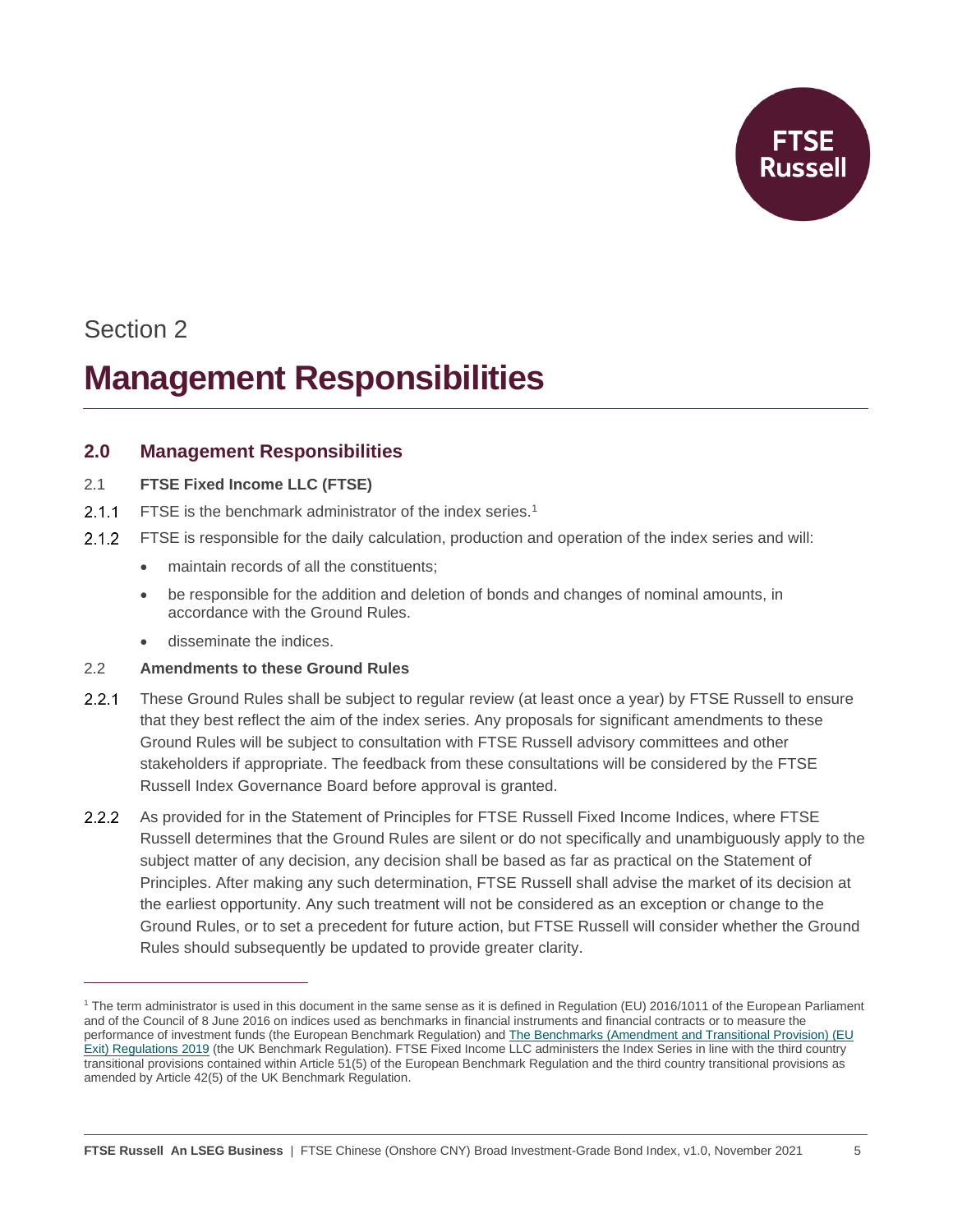

### Section 3

# **FTSE Russell Index Policies**

### **3.0 FTSE Russell Index Policies**

These Ground Rules should be read in conjunction with the following policy documents which can be accessed using the links below or by contacting [info@ftserussell.com.](mailto:info@ftserussell.com) These policies are reviewed annually and any changes are approved by the FTSE Russell Index Governance Board.

#### 3.1 **Statement of Principles for FTSE Fixed Income Indices (the Statement of Principles)**

Indices need to keep abreast of changing markets and the Ground Rules cannot anticipate every eventuality. Where the Ground Rules do not fully cover a specific event or development, FTSE Russell will determine the appropriate treatment by reference to the Statement of Principles for FTSE Fixed Income Indices which summarises the ethos underlying FTSE Russell's approach to index construction. The Statement of Principles is reviewed annually and any changes proposed by FTSE Russell are presented to the FTSE Russell Policy Advisory Board for discussion before approval by the FTSE Russell Index Governance Board.

The Statement of Principles for Fixed Income Indices can be accessed using the following link: Statement of Principles Fixed Income Indices.pdf

#### 3.2 **Queries and Complaints**

FTSE Russell's complaints procedure can be accessed using the following link:

[Benchmark\\_Determination\\_Complaints\\_Handling\\_Policy.pdf](https://research.ftserussell.com/products/downloads/FTSE_Russell_Benchmark_Determination_Complaints-Handling_Policy.pdf?_ga=2.120744587.2089437025.1593423837-184674261.1591013590)

#### 3.3 **Recalculation Policy and Guidelines**

The Recalculation Policy and Guidelines for Fixed Income Indices document is available from the FTSE Russell website using the link below or by contacting [info@ftserussell.com.](mailto:info@ftserussell.com)

Fixed Income Recalculation Policy and Guidelines.pdf

#### 3.4 **Index Policy in the Event Clients are Unable to Trade a Market or a Security**

 $3.4.1$ Details of FTSE Russell's treatment can be accessed using the following link:

[Index\\_Policy\\_in\\_the\\_Event\\_Clients\\_are\\_Unable\\_to\\_Trade\\_a\\_Market\\_or\\_a\\_Security.pdf](https://research.ftserussell.com/products/downloads/FTSE_Russell_Index_Policy_in_the_Event_Clients_are_Unable_to_Trade_a_Market_or_a_Security.pdf)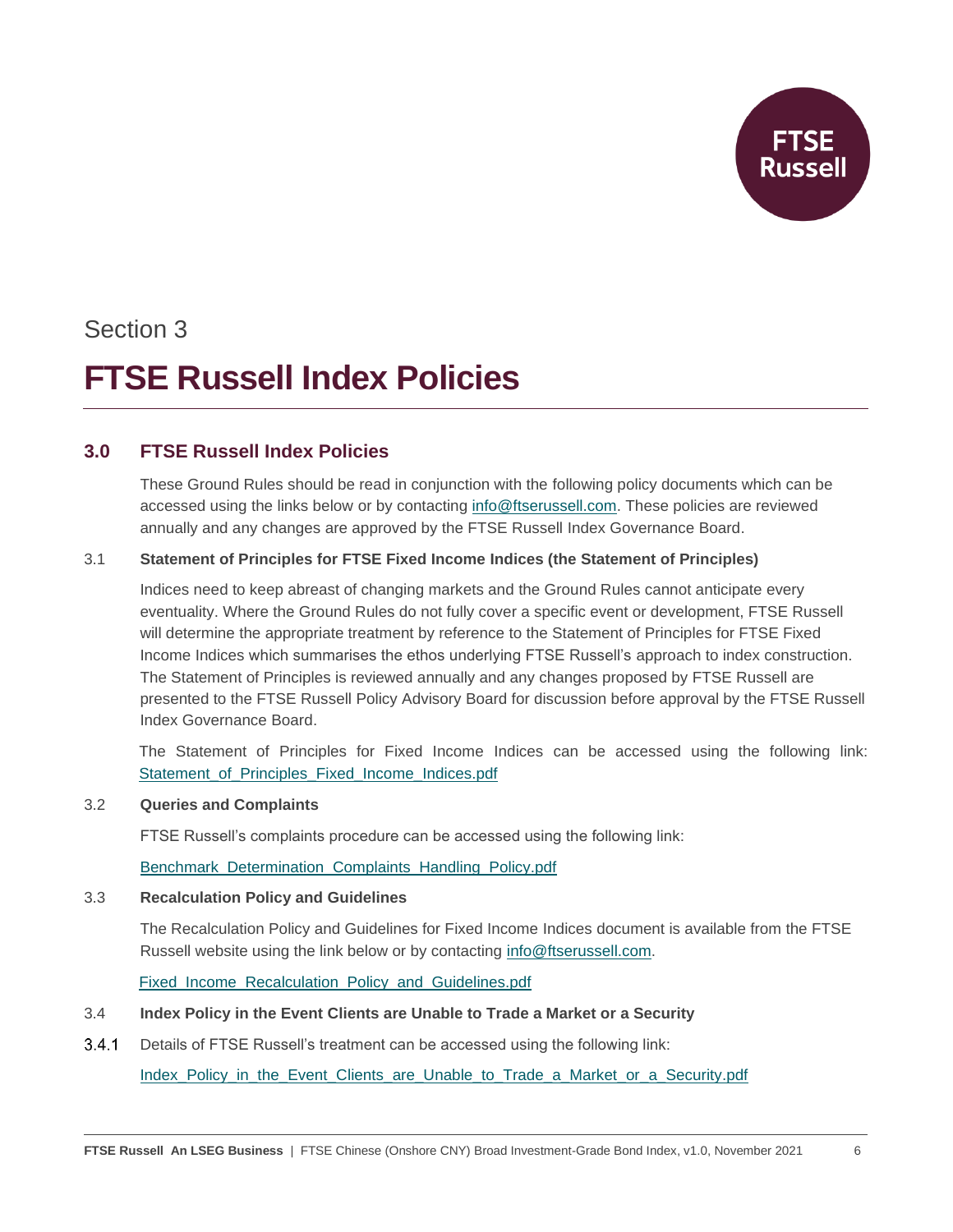#### 3.5 **Policy for Benchmark Methodology Changes**

Details of FTSE Russell's policy for making benchmark methodology changes can be accessed using the following link:

Policy for Benchmark Methodology Changes.pdf

#### 3.6 **FTSE Russell Governance Framework**

To oversee its indices, FTSE Russell employs a governance framework that encompasses product, service and technology governance. The framework incorporates the London Stock Exchange Group's three lines of defence risk management framework and is designed to meet the requirements of the IOSCO Principles for Financial Benchmarks<sup>2</sup>, the European benchmark regulation<sup>3</sup> and the UK benchmark regulation<sup>4</sup>. The FTSE Russell Governance Framework can be accessed using the following link:

[FTSE\\_Russell\\_Governance\\_Framework.pdf](https://research.ftserussell.com/products/downloads/FTSE_Russell_Governance_Framework.pdf)

<sup>2</sup> IOSCO Principles for Financial Benchmarks Final Report, FR07/13 July 2013

<sup>&</sup>lt;sup>3</sup> Regulation (EU) 2016/1011 of the European Parliament and of the Council of 8 June 2016 on indices used as benchmarks in financial instruments and financial contracts or to measure the performance of investment funds

<sup>4</sup> The Benchmarks [\(Amendment and Transitional Provision\) \(EU Exit\) Regulations 2019](https://www.legislation.gov.uk/uksi/2019/657/made) (the UK Benchmark Regulation).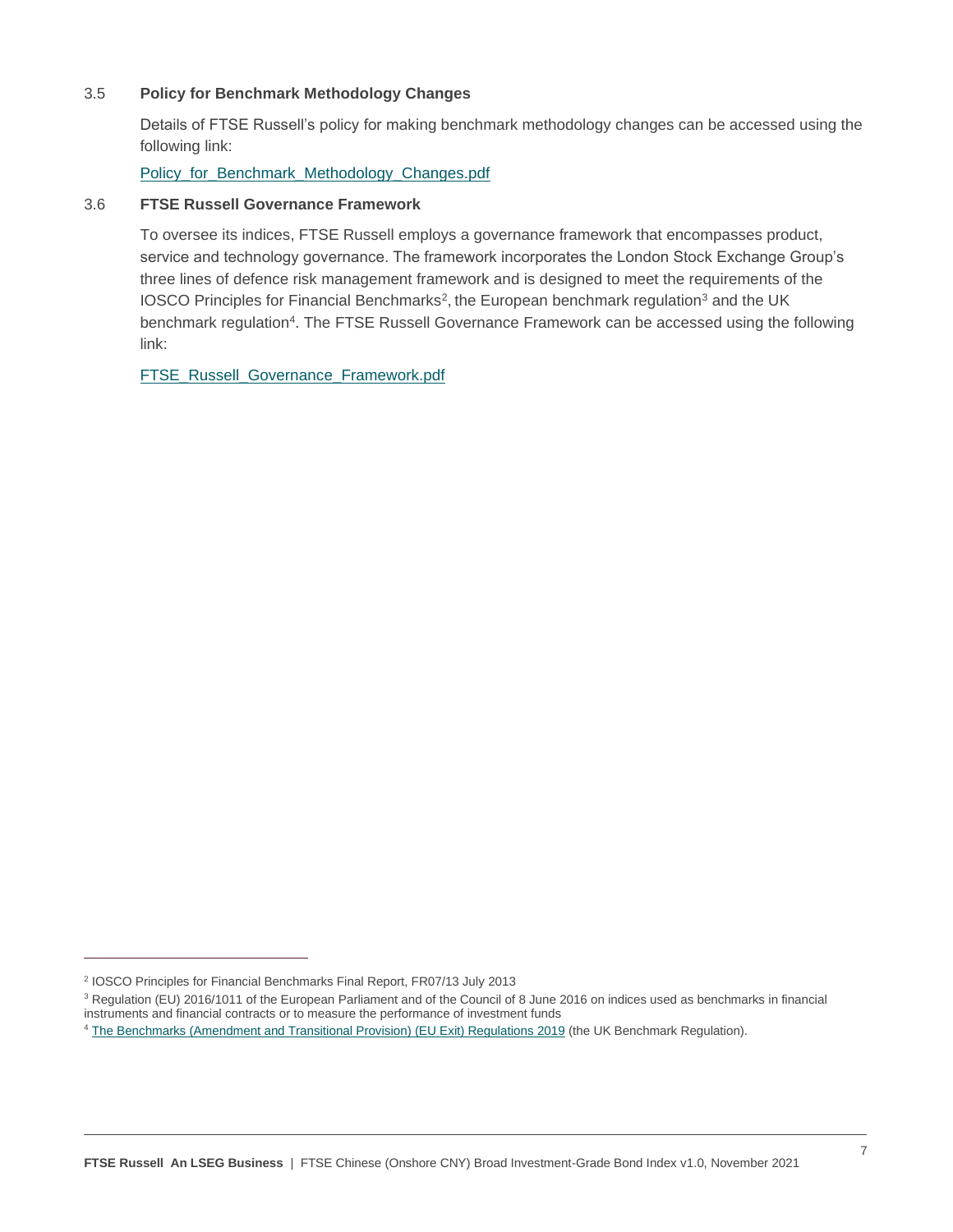

## Section 4 **Composition and Design Criteria**

### **4.0 Composition and Design Criteria**

4.1 **Design criteria and calculation assumptions for the FTSE Chinese (Onshore CNY) Broad Investment-Grade Bond Index**

| Coupon                    | Fixed-rate                                                                                                                                                                                                                                                                                                                                                                                                                                                                                                                                                                                                                                                                                                                                                            |
|---------------------------|-----------------------------------------------------------------------------------------------------------------------------------------------------------------------------------------------------------------------------------------------------------------------------------------------------------------------------------------------------------------------------------------------------------------------------------------------------------------------------------------------------------------------------------------------------------------------------------------------------------------------------------------------------------------------------------------------------------------------------------------------------------------------|
| <b>Currency</b>           | <b>CNY</b>                                                                                                                                                                                                                                                                                                                                                                                                                                                                                                                                                                                                                                                                                                                                                            |
| <b>Minimum maturity</b>   | At least one year                                                                                                                                                                                                                                                                                                                                                                                                                                                                                                                                                                                                                                                                                                                                                     |
| <b>Minimum issue size</b> | Government: CNY 35 billion (bonds issued on or after January 1, 2020);<br>CNY 100 billion (bonds issued before January 1, 2020)<br>Policy Bank: CNY 15 billion<br>Regional and Other Government: CNY 10 billion<br>Others (including Panda bonds): CNY 3 billion                                                                                                                                                                                                                                                                                                                                                                                                                                                                                                      |
| <b>Minimum quality</b>    | BBB- by S&P or Baa3 by Moody's<br>For senior unsecured or above bonds, if an individual issue is rated by<br>neither S&P nor Moody's but its issuer has an S&P or Moody's rating, the<br>issuer's rating is assigned to the issue as its implied rating.                                                                                                                                                                                                                                                                                                                                                                                                                                                                                                              |
| <b>Composition</b>        | Securities included:<br>Fixed-rate government bonds, government sponsored bonds, regional<br>government bonds, and corporate bonds<br>Policy Bank: bonds issued by the China Development Bank, the Agricultural<br>Development Bank of China, and the Export-Import Bank of China<br>Other Chinese government sponsored: bonds issued by China Railway and<br><b>Central Huijin Investment</b><br>Securities excluded:<br>Bonds with maturity greater than 30 years from issuance, and bonds issued<br>prior to January 1, 2005. Chinese regional government bonds issued prior to<br>April 1, 2015.<br>Government: zero-coupon bonds, saving bonds, special government bonds.<br>Policy Bank: central bank bills, private placements, callable and puttable<br>bonds |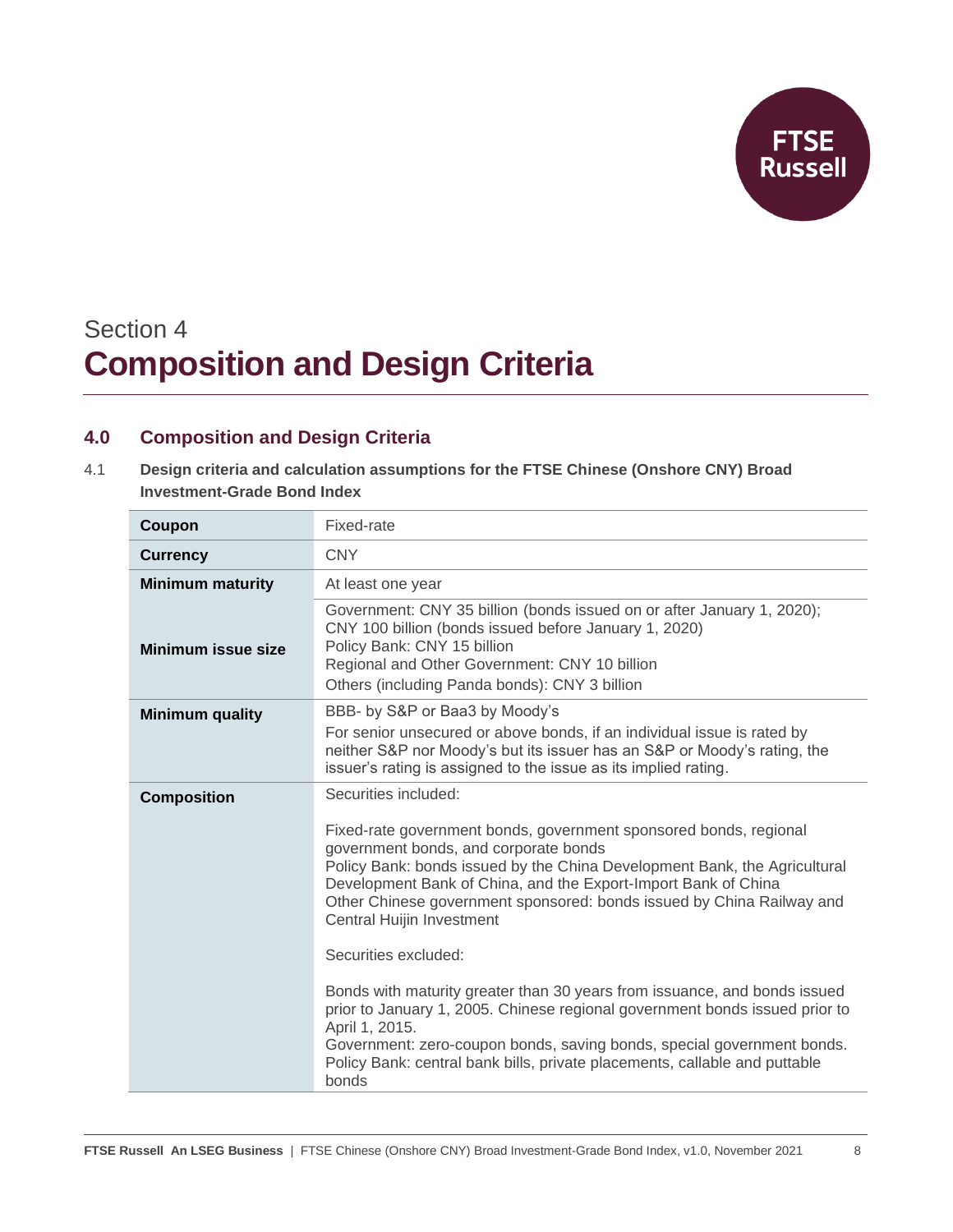|                                     | Others: asset-backed and mortgage-backed securities, private placements,<br>zero-coupon, callable, puttable, convertible                                                                                                                             |
|-------------------------------------|------------------------------------------------------------------------------------------------------------------------------------------------------------------------------------------------------------------------------------------------------|
| Weighting                           | <b>Market Capitalization</b>                                                                                                                                                                                                                         |
| <b>Rebalancing</b>                  | Once a month on the last business day of the month (pricing as of the last<br>business day of the monthly and settlement as of the last calendar day of the<br>month.)                                                                               |
| <b>Reinvestment of cash</b><br>flow | At daily average of the savings deposit rate published by the People's Bank<br>of China, calculated from actual scheduled payment date of the cash flow<br>through the end of the reporting period.                                                  |
| <b>Pricing</b>                      | Refinitiv bid-side 5:00 p.m. (Shanghai)                                                                                                                                                                                                              |
| <b>Calculation frequency</b>        | Daily                                                                                                                                                                                                                                                |
| Settlement date                     | Monthly: Settlement is on the last calendar day of the month.<br>Daily: Same day settlement except if the last business day of the month is<br>not the last calendar day of the month; then, settlement is on the last<br>calendar day of the month. |
| <b>Fixing date</b>                  | Each month, the upcoming month's index constituents are "fixed" on the<br>profile fixing date. Each year's scheduled fixing dates are published on the<br>website.                                                                                   |
| <b>Base date</b>                    | December 31, 2013                                                                                                                                                                                                                                    |

#### 4.2 **Holiday Calendar**

 $4.2.1$ The index is calculated Monday through Friday except Christmas Day (observed) and New Year's Day (observed). Each local market will observe its own holiday calendar; if a local market is on holiday, the closing prices used for that day will be the closing prices from the previous day.

#### 4.3 **Index Quality**

 $4.3.1$ An index quality is assigned to each index bond as of profile fixing. The quality is first mapped to the Standard & Poor's Financial Services LLC ("S&P") rating. If a bond is not rated by S&P but it is rated by Moody's Investors Service, Inc ("Moody's"), the S&P equivalent of the Moody's rating is assigned to the index quality. If a bond is rated as investment-grade by one rating agency and high-yield by the other, the S&P equivalent of the investment-grade rating is assigned to the index quality. These ratings remain unchanged for the entire performance month.

For senior unsecured or above bonds, if an individual issue is not rated by S&P or Moody's but its issuer has a S&P and/or Moody's rating, the issuer's rating is assigned to the issue as its implied rating as determined by the method stated above.

#### 4.4 **Return Computation**

 $4.4.1$ Total returns are computed on the assumption that each security is purchased at the beginning of the period and sold at the end of the period. An issue's total rate of return is the percentage change in its total value over the measurement period. The components of total return for each security are price change, principal payments, coupon payments, accrued interest, and reinvestment income on intra-month cash flows. The total returns are market capitalization-weighted using the security's beginning-of-period market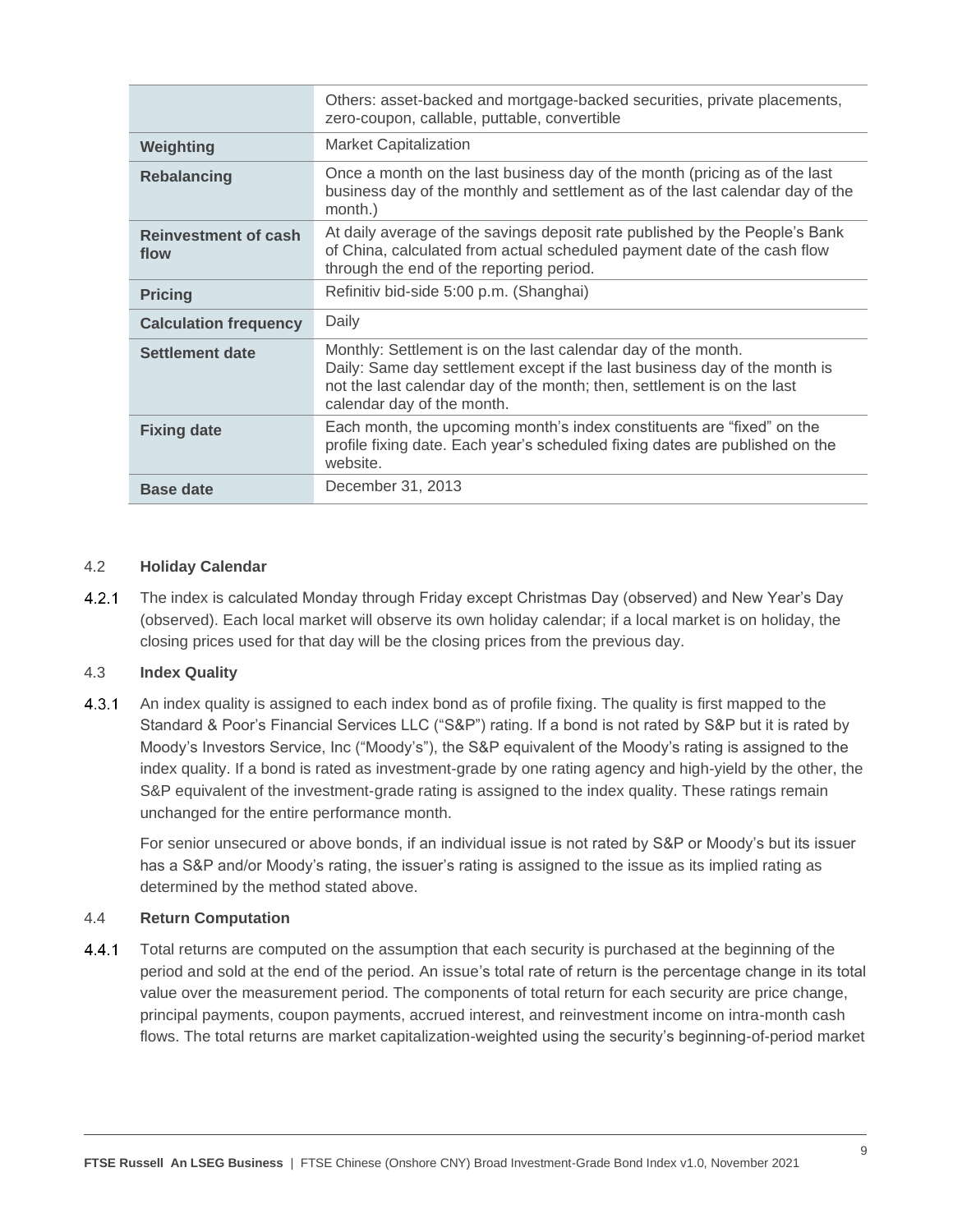value (see Figure 1).

| Beginning-of-period value | (Beginning price + Beginning accrued) x Beginning par amount outstanding                                                                                           |
|---------------------------|--------------------------------------------------------------------------------------------------------------------------------------------------------------------|
| End-of-period value       | [(Ending price $+$ Ending accrued) x (Beginning par amount outstanding $-$<br>Principal payments)] + Coupon payments + Principal payments +<br>Reinvestment income |
| Total rate of return (%)  | [(End-of-period value / Beginning-of-period value) - 1] x 100                                                                                                      |

#### **Figure 1. Total rate of return calculation methodology**

A note on precision: Returns are computed to at least six decimal places but reported to a maximum of four. In addition, owing to rounding errors inherent in computer floating-point arithmetic, the last digit in any reported value may sometimes be off by one from its true value.

#### 4.5 **Exchange Rates**

 $4.5.1$ The closing WM/Refinitiv Spot Rates and The WM/Refinitiv Forward Rates, provided by Refinitiv, are used. WM takes several snapshots at regular intervals centered on the fixing time of 4:00 p.m. London time and selects the median rate for each currency. All rates are mid-market quotations.

#### **Ticker for the FTSE Chinese (Onshore CNY) Broad Investment-Grade Bond Index**

| <b>Ticker</b>   | <b>Index</b>                                                                                  |
|-----------------|-----------------------------------------------------------------------------------------------|
| <b>SBCNBGL</b>  | FTSE Chinese (Onshore CNY) Broad Investment-Grade Bond Index, in CNY terms                    |
| SBCNBGU         | FTSE Chinese (Onshore CNY) Broad Investment-Grade Bond Index, in USD terms                    |
| <b>SBCNBGUC</b> | FTSE Chinese (Onshore CNY) Broad Investment-Grade Bond Index, currency hedged in<br>USD terms |

#### 4.6 **Chronological Summary of Events**

#### **FTSE Chinese (Onshore CNY) Broad Investment-Grade Bond Index summary of event**

| Year | <b>Monthly highlights</b>                                                                                                                                                                                                                                                                                                                 |
|------|-------------------------------------------------------------------------------------------------------------------------------------------------------------------------------------------------------------------------------------------------------------------------------------------------------------------------------------------|
| 2021 | October: FTSE Chinese (Onshore CNY) Broad Investment-Grade Bond Index is introduced<br>with history. The base date of the index is December 31, 2013 and the following events<br>marked its history:<br>July: Minimum issue size changed from CNY 35 billion to CNY 100 billion for CNY<br>government bonds issued before January 1, 2020 |
| 2020 | September: Minimum issue size for CNY government bonds changed from CNY 20 billion<br>to CNY 35 billion.                                                                                                                                                                                                                                  |
| 2017 | January: Regional government bonds are eligible and included in the index.                                                                                                                                                                                                                                                                |

Unless otherwise stated, the Index follows the general methodology for FTSE fixed income indices. For details, please see *FTSE Fixed Income Index Guide*. [FTSE Fixed Income Index Guide](https://research.ftserussell.com/products/downloads/FTSE-Fixed-Income-Indexes-Guide.pdf?_ga=2.150867318.1386179752.1603294353-1979549311.1593679434)